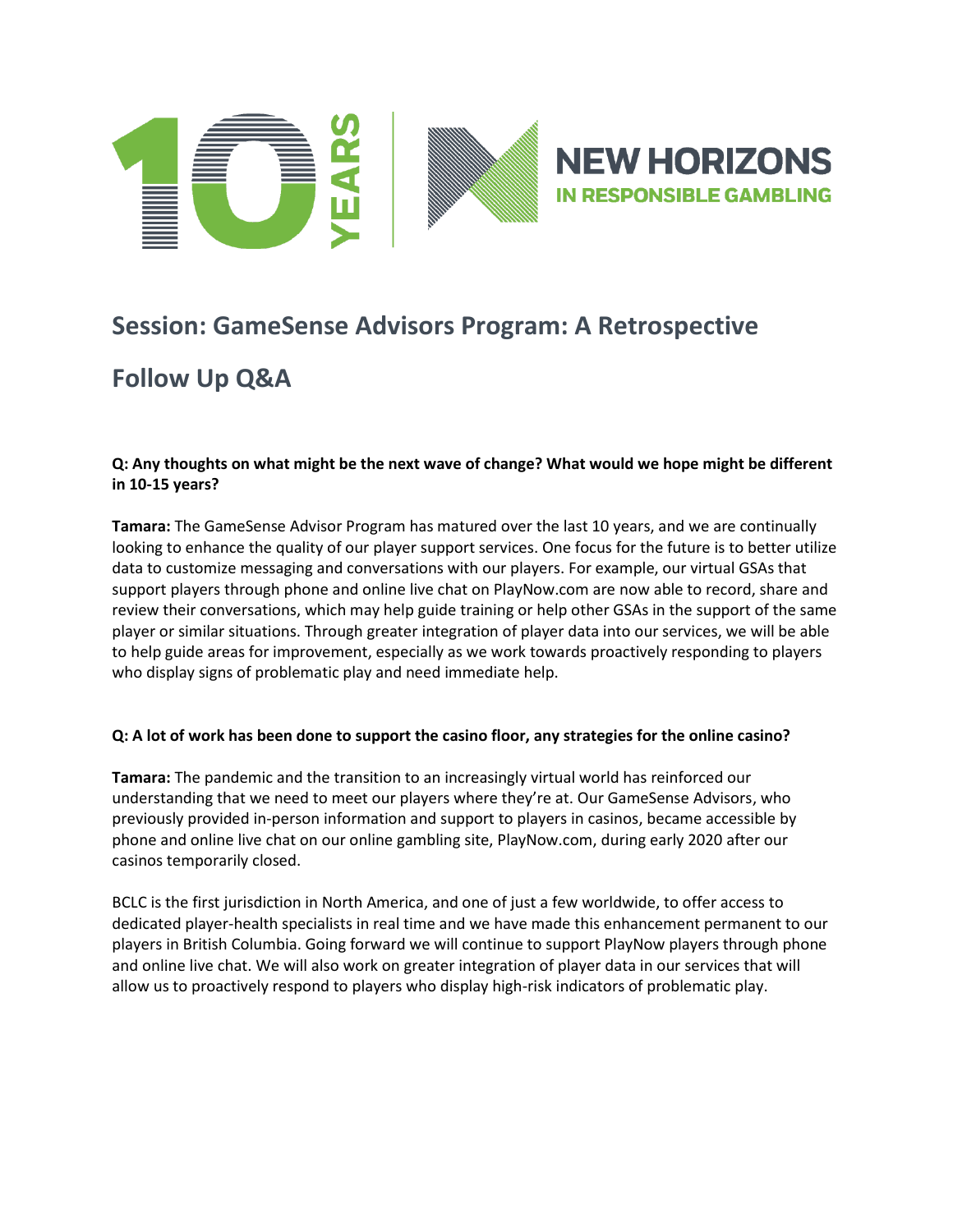### **Q: What research or evaluation has been done so far to support the business case for the value of GameSense Info Centres?**

**Tamara:** The GameSense Advisors (GSA) and the GameSense Info Centers (GSIC) are a large part of the GameSense program and provides an important service for not just players, but also for gambling staff and the community. The GameSense Advisor program, formerly known as the GSIC program, provides services centered on three broad objectives: Education, Support & Referral, and Program Embeddedness and Awareness.

In about 2015, evaluations, including a third-party review of the GSA program, determined that GSA services and the GSIC retail spaces are important offerings that provide the necessary support to players and casino staff. Since the GSA program expansion in April 2018, we have enhanced the program evaluation to include a yearly GSA tracking study that consists of both customer and venue staff surveys. In addition to tracking customer interactions and educational activities, the tracking study captures both customers and gambling facility staff feedback and continues to help inform that we are achieving the program's objectives and more importantly that we are leveraging the insights from the data when making program decisions.

This type of feedback helps us better understand the impact we are making. For example, in 2020, 82% of players stated that they felt more equipped to make informed decisions about their gambling after having interacted with a GSA. 78% of players stated that they feel more comfortable accessing problem gambling support having interacted with a GSA. Furthermore, we can measure the impact we are making with our program embeddedness on a service provider/operator's level. In 2020, gambling staff were satisfied with the player health training they received and felt more confident in their own ability to respond to players in distress. In fact, 96% of staff responded to players in distress by alerting someone at the facility. Of that total, 36% of staff responded directly to the player. These are the types of insights that help us understand whether we are making progress and impact.

The GSA tracking study was paused during the closure of casinos during the pandemic but will resume to include the evaluation of GSA phone and online live chat services as well.

#### **Q: What's the next step in measuring the impact of the GSAs marvellous work?**

**Tamara:** The GSA Program provides services centered on three broad objectives: Education, Support & Referral, and Program Embeddedness and Awareness. As part of its program evaluation, we will continue to track customer interactions in gambling facilities, on phone and live chat. But in addition to the feedback from the surveys in our tracking study, we are working to improve our ability to measure success in how we influence healthy play and reduce harms associated with gambling. This approach will transition away from inputs and outputs to an assessment of outcomes. What does this mean? We will strive to identify short to long term outcomes that capture attainable and measurable healthy gambling for players and our business as well as to provide clear measures of success to stakeholders. This new approach aligns with our new strategic framework, and the GSAs play a critical role in supporting this new approach.